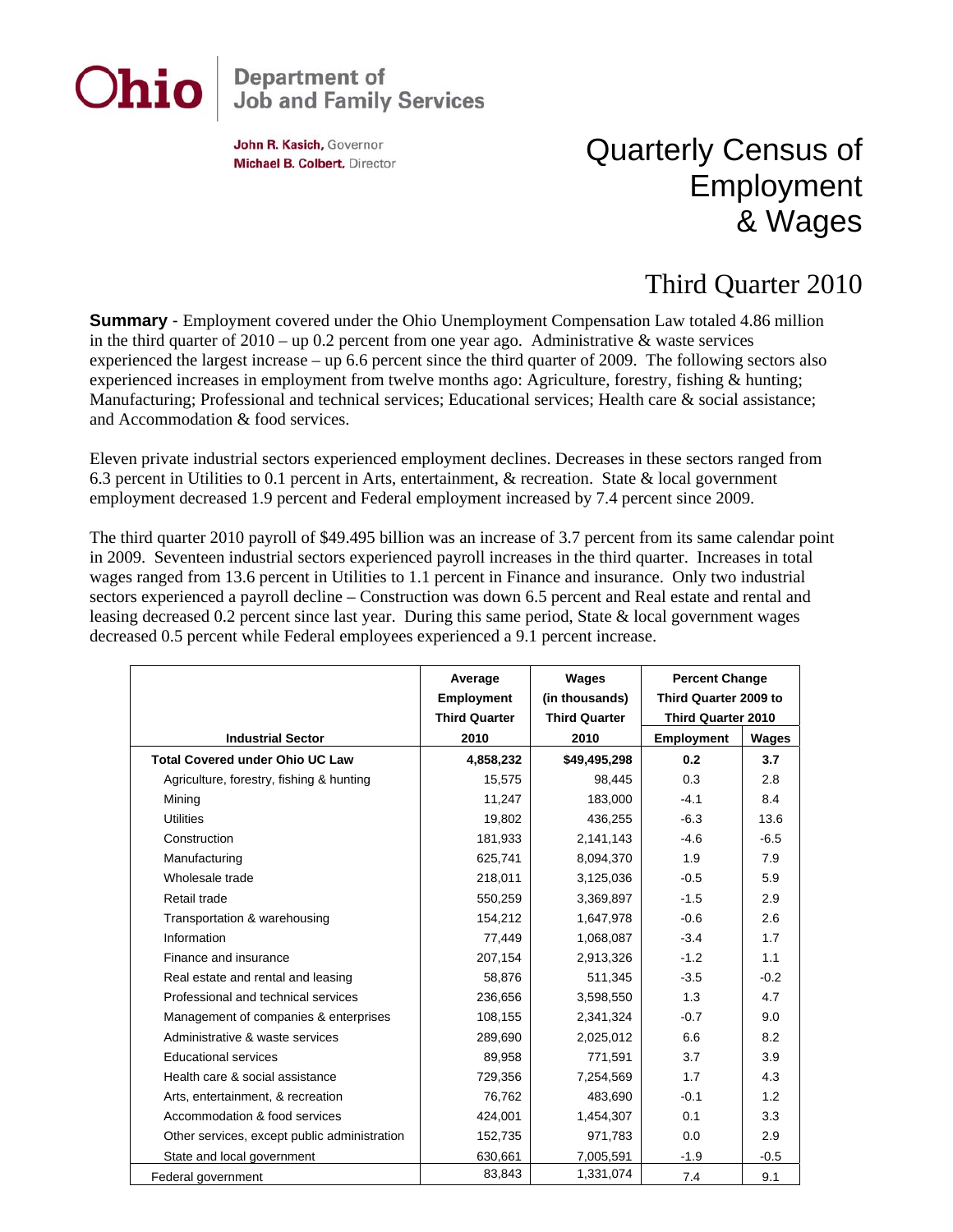Five of Ohio's ten largest counties experienced employment increases from their third quarter 2009 levels. Increases ranged from 1.2 percent in Butler County to 0.1 percent in Franklin County. Hamilton, Mahoning, Montgomery and Stark Counties all suffered employment declines from one year ago with decreases ranging from 1.8 percent in Hamilton County to 0.6 percent in Mahoning County. Cuyahoga County employment was essentially unchanged.

All of the ten largest counties experienced payroll increases since 2009. Payroll gains since the third quarter of 2009 ranged from 6.2 percent in Butler County to 1.6 percent in Montgomery County.

|                                        | Average              | Wages                | <b>Percent Change</b>     |       |
|----------------------------------------|----------------------|----------------------|---------------------------|-------|
|                                        | <b>Employment</b>    | (in thousands)       | Third Quarter 2009 to     |       |
|                                        | <b>Third Quarter</b> | <b>Third Quarter</b> | <b>Third Quarter 2010</b> |       |
| <b>Industrial Sector</b>               | 2010                 | 2010                 | <b>Employment</b>         | Wages |
| <b>Total Covered under Ohio UC Law</b> | 4,858,232            | \$49,495,298         | 0.2                       | 3.7   |
| <b>Butler</b>                          | 136,827              | 1,390,908            | 1.2                       | 6.2   |
| Cuyahoga                               | 671,525              | 7,605,217            | 0.0                       | 3.7   |
| <b>Franklin</b>                        | 636,421              | 7,305,508            | 0.1                       | 4.6   |
| Hamilton                               | 474,856              | 5,883,141            | $-1.8$                    | 1.7   |
| Lorain                                 | 91,146               | 827,550              | 0.2                       | 4.7   |
| Lucas                                  | 196,375              | 1,951,322            | 0.5                       | 4.1   |
| Mahoning                               | 95,011               | 777,286              | $-0.6$                    | 2.7   |
| Montgomery                             | 234,630              | 2,363,445            | $-0.9$                    | 1.6   |
| Stark                                  | 148,149              | 1,300,758            | 0.2                       | 4.4   |
| Summit                                 | 250,184              | 2,528,609            | $-0.9$                    | 2.0   |
| All other counties                     | 1,923,108            | 17,561,554           | 0.9                       | 4.3   |

The chart that follows presents the percentage of Ohio covered employment in each of the ten largest counties and all other counties combined. Ten of Ohio's 88 counties account for more than 60 percent of the state's covered employment.

#### **Percentage of Third Quarter 2010 Employment - Ten Largest Counties**